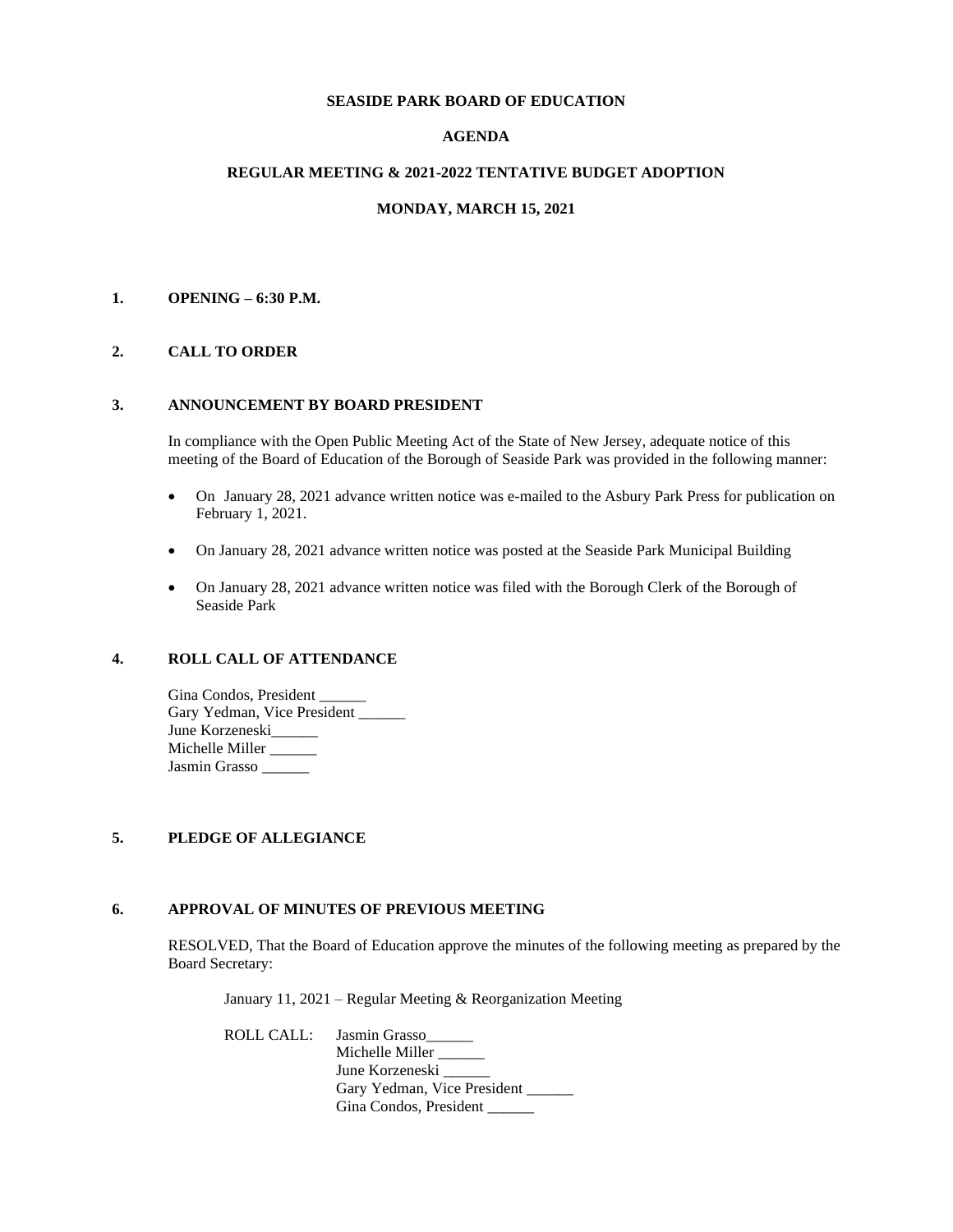# **7. COMMUNICATIONS**

Letter dated 1/26/2021 from Brick Twp. School re: Domicile Notice

### **8. BOARD DISCUSSION**

• Barrier Island Pickleball use of the playground, when permittable, in the warmer months.

# **9. PUBLIC COMMENTS ON AGENDA ITEMS**

### **10. RESOLUTIONS**

#### **A. AUTHORIZATION FOR USE OF BUILDING**

RESOLVED, That the Board of Education authorize use of the Multi-Purpose Room and classrooms by Shore Ballet School on Saturday, June 5, 2021 and Sunday, June 6, 2021 between the hours of 9:00 A.M. and 5:00 P.M. for their dance recital.

#### **B. AUTHORIZATION FOR USE OF BUILDING**

RESOLVED, That the Board of Education authorize use of the Multi-Purpose by the Seaside Park Republican Club for the use of club meetings on March 23, 2021 from 6:00 P.M. – 9:00 P.M. as well as an addition committee meeting the week prior on a date to be determined during the same hours.

# **C. AUTHORIZATION FOR APPROVAL TO CHANGE BANK SIGNATURES**

RESOLVED, That the Board of Education approve changing bank signatures on Ocean First Bank accounts with (3) signatures being Gina Condos, Barry J. Parliman, and Elizabeth Sarantinoudis. Facsimiles allowed.

# **D. CONFIRMATION OF TUITION CONTRACT.**

RESOLVED, That the Board of Education confirm the attached contract with Brick Township Board of Education for two domiciled students' tuition, commencing on February 3, 2021 and terminating on June 30, 2021.

### **E. CONFIRMATION OF 2019-2020 PURCHASE ORDERS**

RESOLVED, That the Board of Education confirm the following 2020-2021 purchase orders in the various categories and amounts shown for a total of \$74,922.16

| P.O.#    | <b>VENDOR</b>                          | <b>DESCRIPTION</b>   | <b>ACCOUNT</b> | <b>AMOUNT</b> |
|----------|----------------------------------------|----------------------|----------------|---------------|
| 2021-083 | ADP                                    | Payroll Processing   | 11-999-230-339 | \$276.80      |
| 2021-084 | Lavallette Hardware                    | Maintenance Supplies | 11-999-261-610 | \$85.73       |
| 2021-085 | <b>CIT</b>                             | Communication        | 11-999-230-530 | \$207.30      |
| 2021-086 | <b>Asbury Park Press</b>               | Advertising          | 11-999-230-530 | \$35.10       |
| 2021-087 | Berry, Sahradnik, et al Legal Services |                      | 11-999-230-331 | \$680.00      |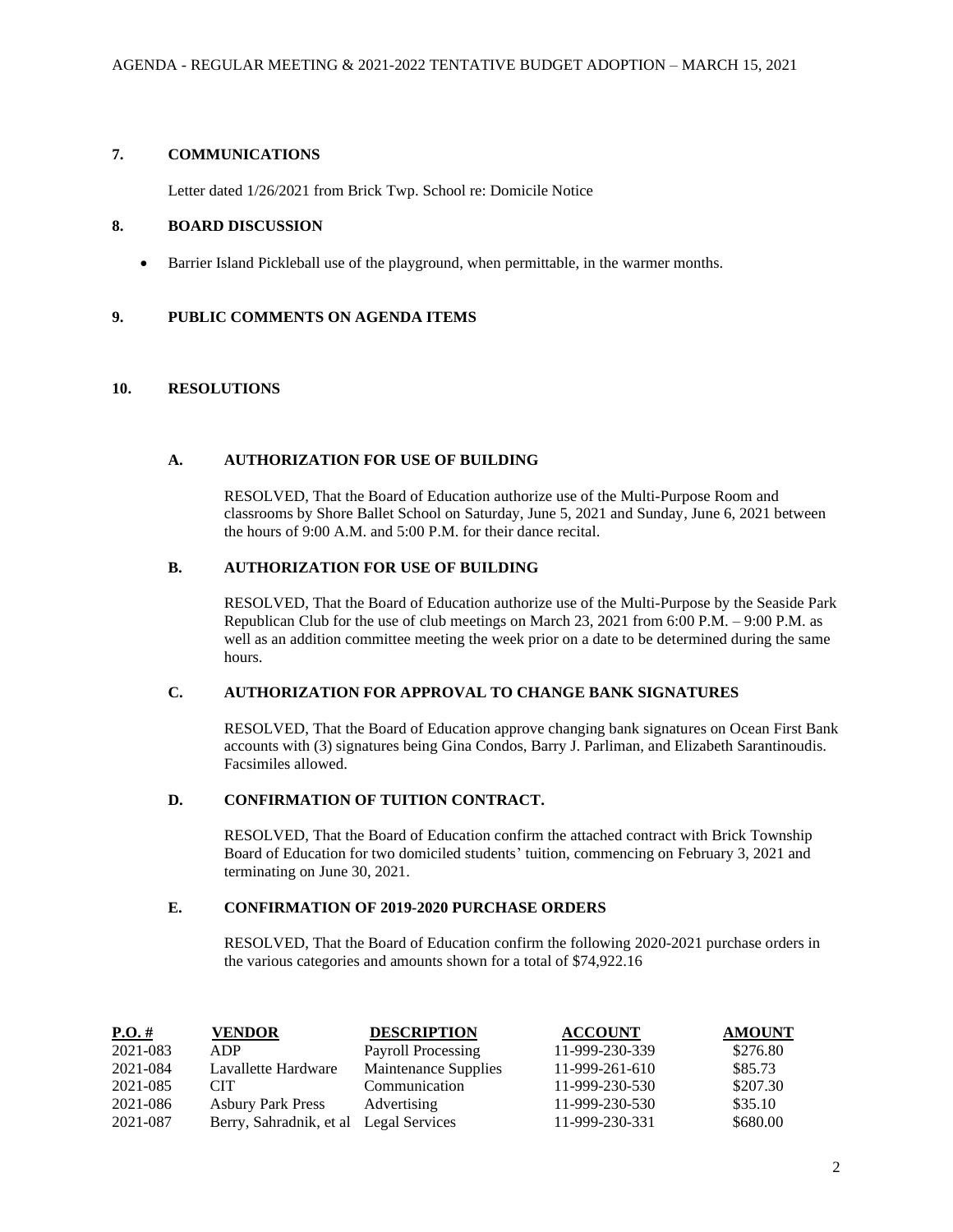| $P.O. \#$ | VENDOR                   | <b>DESCRIPTION</b>         | <b>ACCOUNT</b> | <b>AMOUNT</b> |
|-----------|--------------------------|----------------------------|----------------|---------------|
| 2021-088  | NJNG.                    | Gas Supply                 | 11-999-262-621 | \$1,205.67    |
| 2021-089  | Optimum                  | Internet                   | 11-999-230-530 | \$89.89       |
| 2021-090  | Wells Fargo Vendor       | Copier                     | 11-999-230-530 | \$168.54      |
| 2021-091  | For Shore Weed           | Outside Maintenance        | 11-999-261-420 | \$412.00      |
| 2021-093  | <b>FEMA</b> Finance      | CDL Loan                   | 40-701-510-910 | \$32,185.52   |
| 2021-094  | Lavallette BOE           | Tuition Regular Jan '21    | 11-999-100-561 | \$15,154.00   |
| 2021-094  | Lavallette BOE           | Tuition Spec Ed Jan '21    | 11-999-100-562 | \$252.00      |
| 2021-095  | <b>UGI Energy</b>        | <b>Gas Delivery</b>        | 11-999-262-621 | \$721.23      |
| 2021-096  | AT&T                     | Communication              | 11-999-230-530 | \$369.26      |
| 2021-097  | ADP                      | <b>Payroll Processing</b>  | 11-999-230-339 | \$276.49      |
| 2021-098  | Central Reg BOE          | Transportation             | 11-999-270-513 | \$19,170.50   |
| 2021-099  | Universal Janitorial     | Maintenance Supplies       | 11-999-262-610 | \$239.00      |
| 2021-102  | Wells Fargo Vendor       | Copier                     | 11-999-230-530 | \$84.27       |
| 2021-103  | <b>JBS</b> Tree Experts  | <b>Outside Maintenance</b> | 11-999-261-420 | \$533.12      |
| 2021-104  | <b>NJNG</b>              | Gas Supply                 | 11-999-262-621 | \$1,290.44    |
| 2021-105  | <b>Asbury Park Press</b> | Advertising                | 11-999-230-530 | \$36.00       |
| 2021-107  | Berry, Sahradnik et al   | <b>Legal Services</b>      | 11-999-230-331 | \$345.80      |
| 2021-108  | Optimum                  | Internet                   | 11-999-230-530 | \$89.89       |
| 2021-109  | <b>UGI Energy</b>        | <b>Gas Delivery</b>        | 11-999-262-621 | \$786.10      |
| 2021-110  | ADP                      | <b>Payroll Processing</b>  | 11-999-230-339 | \$94.80       |
| 2021-111  | Elizabeth D'Aloisio      | Petty Cash                 | 11-999-230-530 | \$132.71      |

ROLL CALL:

| Jasmin Grasso               |
|-----------------------------|
| Michelle Miller             |
| June Korzeneski             |
| Gary Yedman, Vice President |
| Gina Condos, President      |

### **11. SCHOOL BUSINESS ADMINISTRATOR REPORT - Mr. Barry J. Parliman**

#### **A. APPROVAL OF FINANCIAL REPORTS**

RESOLVED, That the Board of Education accept and file the following financial reports for the period ended December 31, 2020 and January 31, 2021; copy to follow in the minutes of this meeting:

- Secretary's Report of Expenditure
- Treasurer of School Monies Report

### **B. APPROVAL OF BUDGET LINE-ITEM REPORT**

RESOLVED, That the Board of Education, pursuant to N.J.A.C. 6:20-2.113(e)\*, do hereby certify that as of December 31, 2020 and January 31, 2021, after review of the Secretary's monthly financial reports (appropriations section) and upon consultation with the appropriate district officials, that to the best of our knowledge no major account or fund has been over expended in violation of N.J.A.C. 6:20-2.12(b)\* and that sufficient funds are available to meet the district's financial obligations for the remainder of the fiscal year.

ROLL CALL:

Jasmin Grasso\_\_\_\_\_\_ Michelle Miller \_\_\_\_\_ June Korzeneski Gary Yedman, Vice President \_\_\_\_\_\_ Gina Condos, President \_\_\_\_\_\_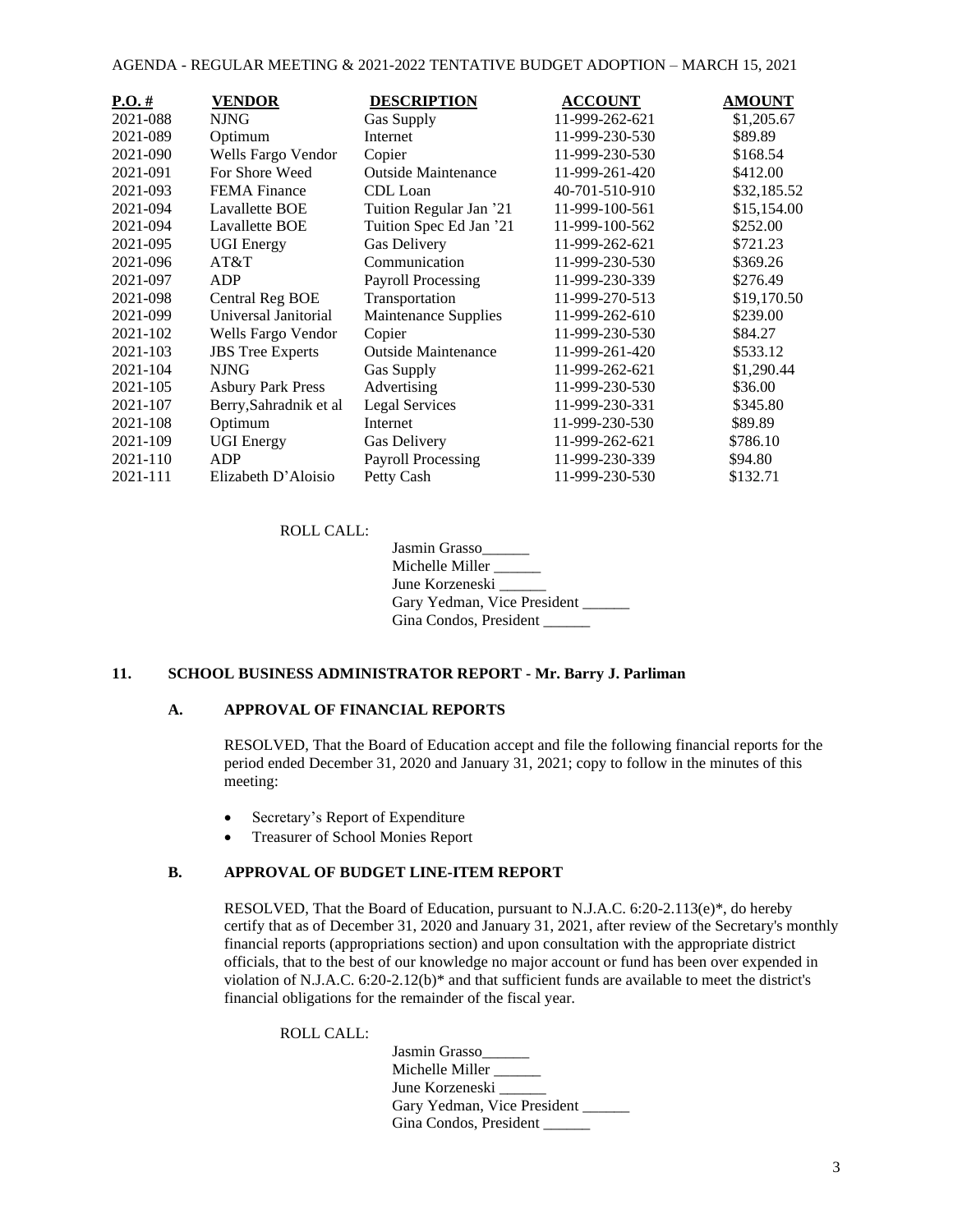## **C. ADOPTION OF THE TENTATIVE 2021-2022 SCHOOL BUDGET**

BE IT RESOLVED, That the tentative budget be approved for the 2021-2022 School Year using the 2020-2021 state aid figures and the Secretary to the Board of Education be authorized to submit the following tentative budget to the Executive County Superintendent of Schools for approval in accordance with the statutory deadline:

|                              | General<br>Fund | Special<br>Revenues | Debt<br>Service | Total     |
|------------------------------|-----------------|---------------------|-----------------|-----------|
| 2021-2022 Total Expenditures | 1,395,054       | $\overline{0}$      | 64.372          | 1,459,426 |
| Less Anticipated Revenue     | 980,046         | 0                   | 27.536          | 1,007,582 |
| Total to Be Raised           | 415,008         | 0                   | 36,836          | 451,844   |

And to advertise said tentative budget in the Asbury Park Press in accordance with the form suggested by the State Department of Education and according to law; and

BE IT FURTHER RESOLVED, That a public hearing be held in the Seaside Park Elementary School, Seaside Park, New Jersey on Monday, May 3, 2021 at 6:30 P.M. for the purpose of conducting a public hearing on the budget for the 2021-2022 School Year.

ROLL CALL:

Jasmin Grasso\_\_\_\_\_\_ Michelle Miller \_\_\_\_\_ June Korzeneski Gary Yedman, Vice President Gina Condos, President

## **12. PAYMENT OF BILLS**

RESOLVED, That the Board of Education authorize payment of the bills as shown on the bill list dated March 15, 2021, when signed by a majority of the members, in the total amount of \$86,781.56; copy to follow in the minutes.

ROLL CALL:

Jasmin Grasso\_\_\_\_\_\_ Michelle Miller \_\_\_\_\_\_ June Korzeneski Gary Yedman, Vice President \_\_\_\_\_\_ Gina Condos, President \_\_\_\_\_